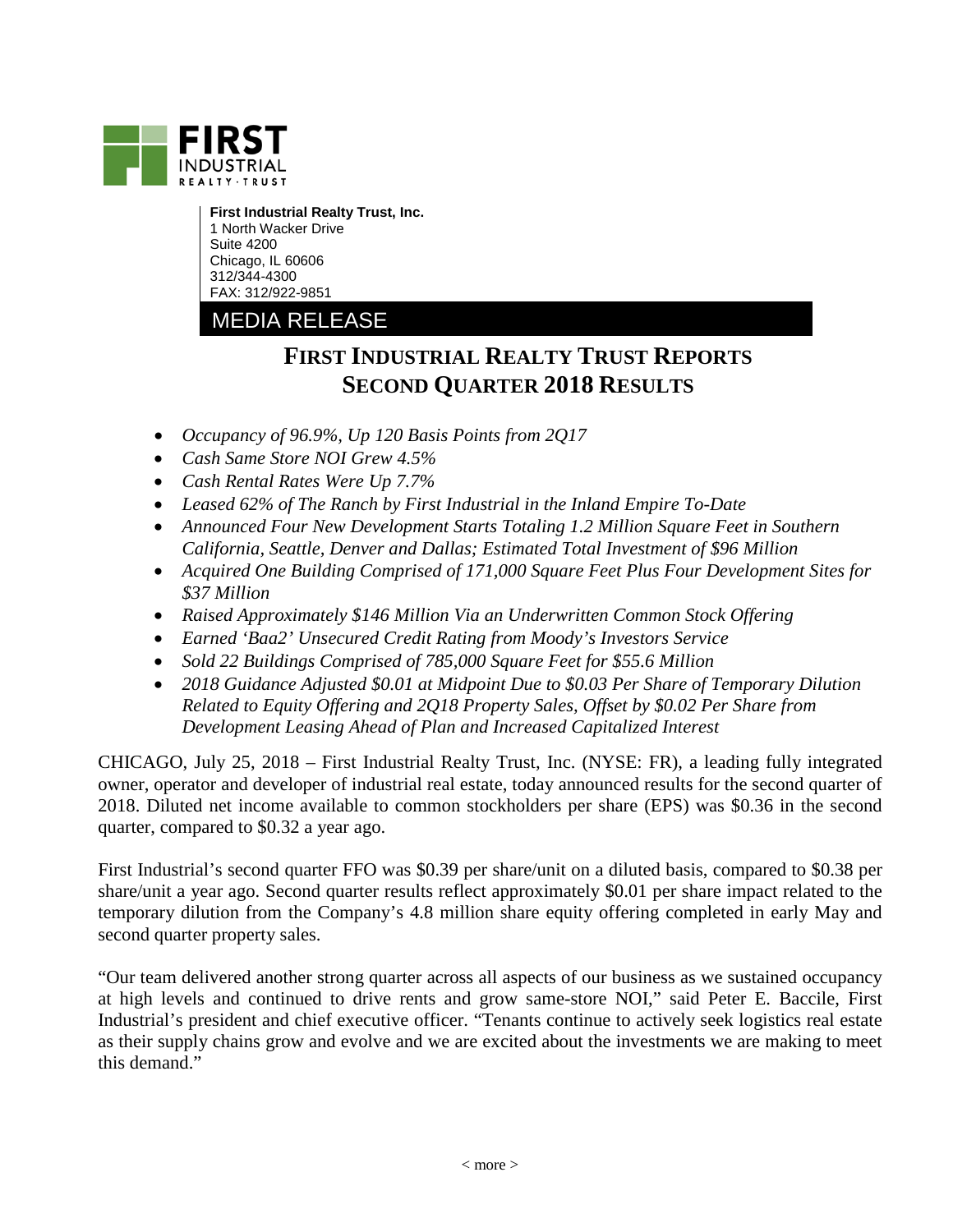## **Portfolio Performance – Second Quarter 2018**

- In service occupancy was 96.9% at the end of the second quarter, compared to 97.1% at the end of the first quarter of 2018, and 95.7% at the end of the second quarter of 2017.
- Tenant retention by square footage was 89.1%.
- Same property cash basis net operating income ("SS NOI") increased 4.5%. Including lease termination fees, SS NOI increased 4.4%.
- Rental rates increased 7.7% on a cash basis and increased 25.5% on a straight-line basis; leasing costs were \$3.02 per square foot.

### **Development Leasing**

During the second quarter, the Company:

• Leased 100% of the 156,000 square-foot building at The Ranch by First Industrial business park in the Inland Empire West.

In the third quarter to date, the Company:

• Leased three additional full buildings at The Ranch by First Industrial comprised of 301,000 square feet, 71,000 square feet and 50,000 square feet. These leases bring the 936,000 squarefoot, six-building park to 62% leased.

## **Investment and Disposition Activities**

In the second quarter, the Company:

- Placed in service two buildings, the aforementioned 100% leased 156,000 square-foot facility at The Ranch by First Industrial and a 50% leased, 602,000 square-foot building in Chicago.
- Completed two developments in lease-up in Southern California and Phoenix totaling 1.4 million square feet.
- Started construction of the 250,000 square-foot second building at First Logistics Center @ I-78/81 in Central Pennsylvania, with a total estimated investment of \$17.5 million.
- Acquired a vacant 171,000 square-foot distribution center in the Santa Clarita submarket of Los Angeles for \$20.7 million that is under redevelopment.
- Acquired four land sites totaling 158 acres for \$16.3 million that can accommodate up to 2.2 million square feet of development.
- Sold 22 buildings comprised of 785,000 square feet for \$55.6 million.
- Formed a project-specific joint venture with Diamond Realty, the U.S. real estate investment arm of Mitsubishi Corporation, that acquired 532 net acres at the PV-303 business park in Phoenix. The total purchase price was \$49.0 million and First Industrial has a 49% interest in the venture. During the quarter, the venture sold a 21-acre site to a corporate customer. First Industrial's share of the sales proceeds was approximately \$1.9 million.

In the third quarter to date, the Company has sold one building totaling 54,000 square feet and one land site for a total of \$3.4 million.

Additionally, in the third quarter, the Company expects to start four development projects totaling 1.2 million square feet with an estimated total investment of \$96 million and weighted average cash yield of 6.7% comprising:

- First Aurora Commerce Center, Denver, 556,000 square feet, \$38.3 million estimated investment.
- First Park 121, Dallas, two buildings, 345,000 square feet total, \$27.5 million estimated investment.
- First Perry Logistics Center, Inland Empire East, 240,000 square feet, \$20.5 million estimated investment.
- First Glacier Logistics Center, Seattle, 67,000 square feet, \$9.9 million estimated investment.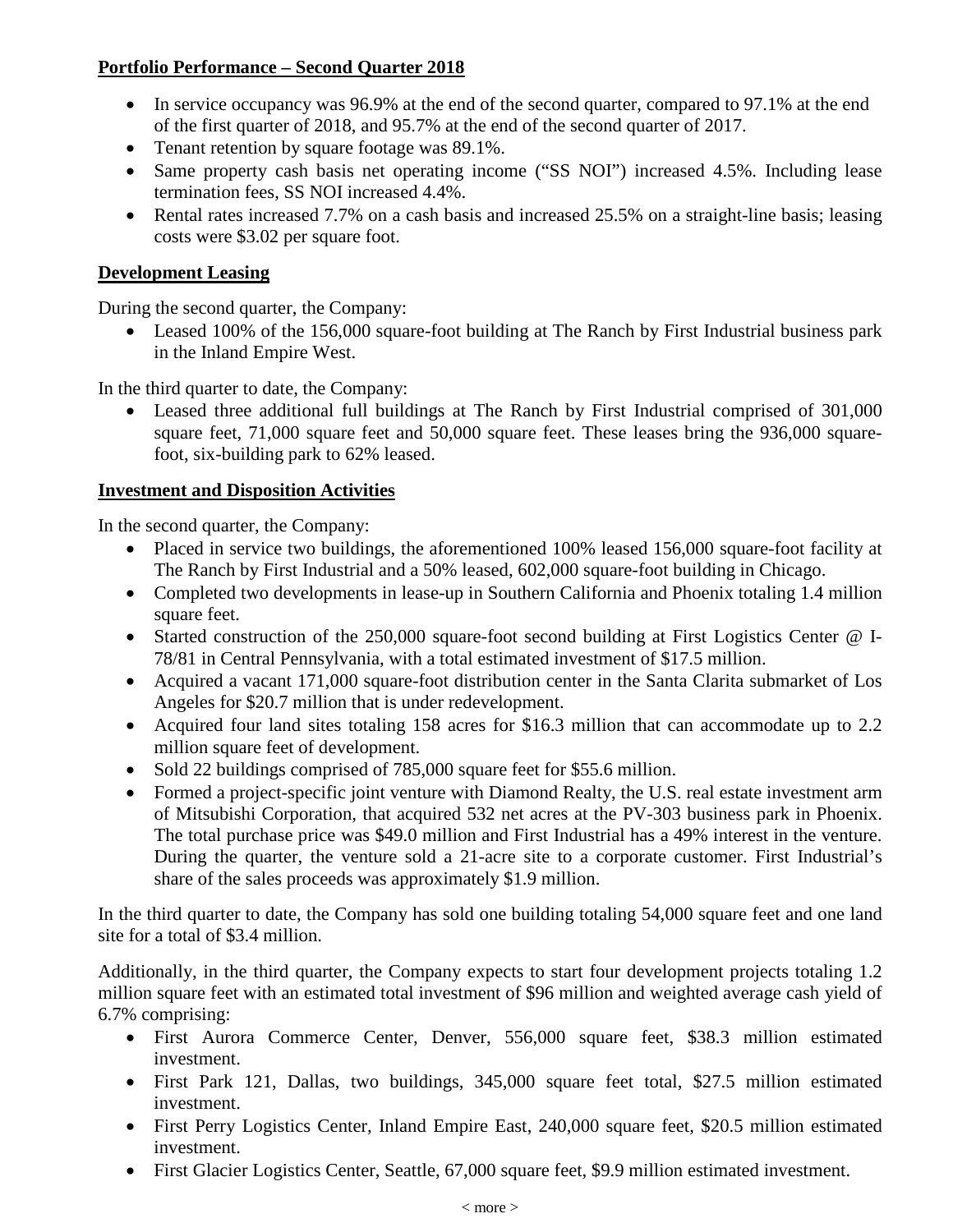"Through our platform, we continue to identify and execute on opportunities to enhance our portfolio to drive cash flow growth while delivering attractive risk-adjusted returns on our capital," said Johannson Yap, chief investment officer. "We are pleased to have leased 62% of The Ranch by First Industrial shortly after completion, and we look forward to serving additional demand with our high-quality development projects across several key markets."

### **Capital Markets**

In the second quarter, the Company:

- Raised approximately \$146 million of net proceeds via an underwritten offering of 4.8 million common shares.
- Received an upgrade of its senior unsecured debt ratings to 'Baa2' from Moody's Investors Service in June.

"Our equity offering in May provided us with additional capital flexibility to fund current investments, planned starts in the third quarter, and future growth opportunities within our pipeline," said Scott Musil, chief financial officer. "Our balance sheet is well-positioned to support our long-term growth, and we were pleased to receive an upgrade from Moody's in June that recognized our capital strength."

### **Outlook for 2018**

Mr. Baccile stated, "The leasing markets are active and, with overall supply and demand in equilibrium, we are focused on driving incremental cash flow through rent growth and execution on our developments and value-add acquisitions."

|                                                                                          | Low End of        | High End of       |  |  |
|------------------------------------------------------------------------------------------|-------------------|-------------------|--|--|
|                                                                                          | Guidance for 2018 | Guidance for 2018 |  |  |
|                                                                                          | (Per share/unit)  | (Per share/unit)  |  |  |
|                                                                                          |                   |                   |  |  |
| Net Income                                                                               | 0.98              | 1.06              |  |  |
| Add: Real Estate Depreciation/Amortization                                               | 0.89              | 0.89              |  |  |
| Add: Impairment of Depreciable Real Estate - 1Q18                                        | 0.02              | 0.02              |  |  |
| Less: Gain on Sale of Depreciable Real Estate Through July 25, 2018                      | (0.36)            | (0.36)            |  |  |
| FFO (NAREIT Definition)                                                                  | \$1.53            | \$1.61            |  |  |
| Plus: Severance Charge and Impairment of Non-Depreciable Real Estate                     | 0.01              | 0.01              |  |  |
| FFO Before Severance Charge and Impairment of Non-Depreciable Real Estate <sup>(1)</sup> | \$1.55            | \$1.63            |  |  |

#### **(1) Does not sum due to rounding**

The following assumptions were used:

- Compared to the Company's prior guidance discussed on the Company's first quarter earnings call, current guidance reflects approximately \$0.03 per share of temporary dilution related to the second quarter equity offering and property sales, offset by \$0.01 per share related to early development leasing relative to pro-forma, and \$0.01 related to an increase in capitalized interest.
- Average quarter-end in service occupancy of 96.5% to 97.5%.
- Same-store NOI growth on a cash basis before termination fees of 4.5% to 5.5% for the full year. This represents an increase of 50 basis points at the midpoint to 5.0%, reflecting second quarter results.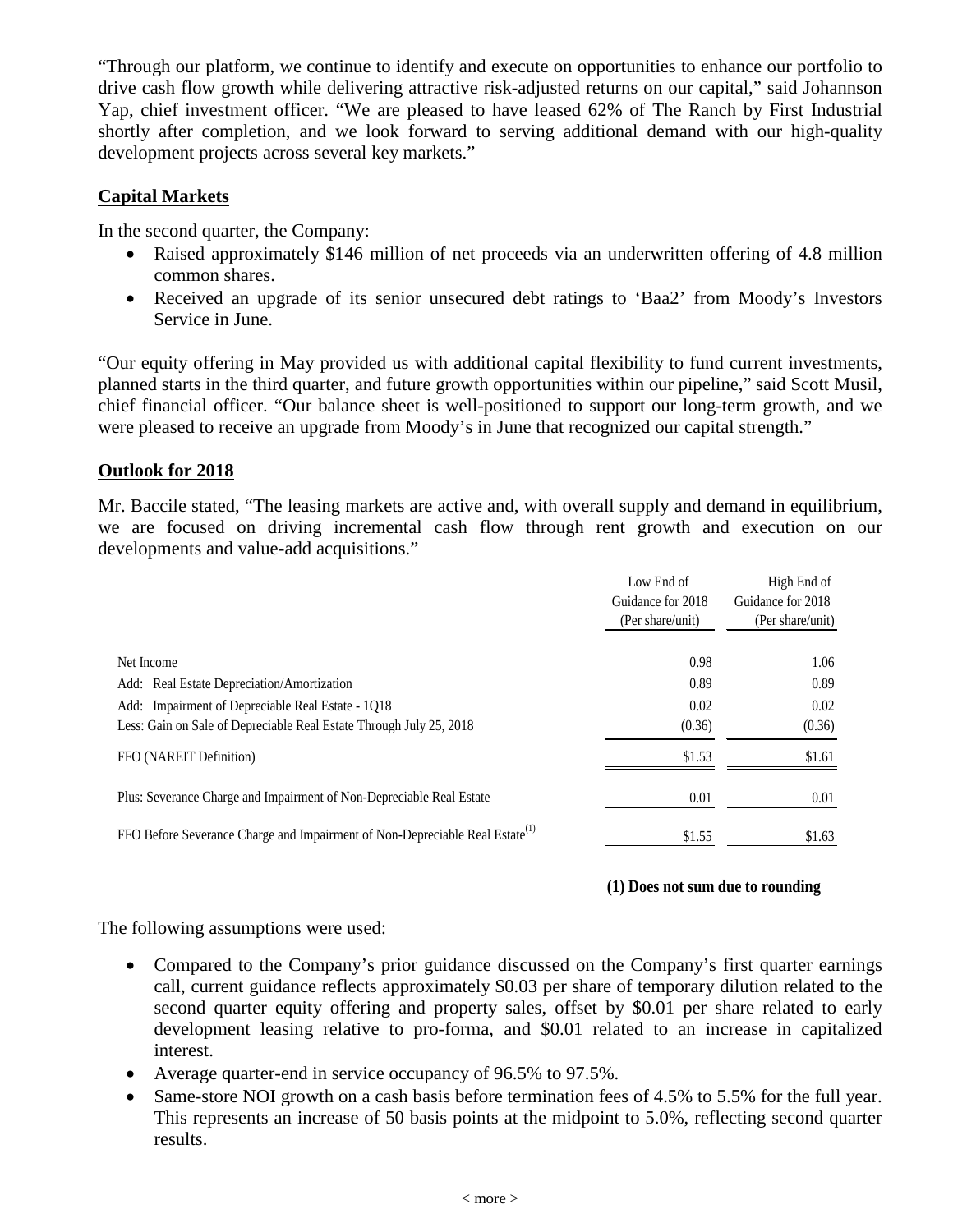- General and administrative expense of approximately \$26 million to \$27 million. The first quarter severance charge of \$1.3 million is excluded from the general and administrative expense guidance range.
- Guidance includes the incremental costs expected in 2018 related to the Company's developments completed and under construction as of June 30, 2018 plus the four expected third quarter starts. In total, the Company expects to capitalize \$0.05 per share of interest related to its development projects in 2018.
- Other than the above, guidance does not include the impact of:
	- o any other future debt repurchases prior to maturity or future debt issuances,
	- o any future investments or property sales,
	- o any future NAREIT-compliant gains or losses,
	- o any future impairment gains or losses,
	- o any future gains related to the final settlement of an insurance claim for a damaged facility previously disclosed, or
	- o any future equity issuances.

A number of factors could impact our ability to deliver results in line with our assumptions, such as interest rates, the economy, the supply and demand of industrial real estate, the availability and terms of financing to potential acquirers of real estate, the timing and yields for divestment and investment, and numerous other variables. There can be no assurance that First Industrial can achieve such results.

### **Conference Call**

First Industrial will host its quarterly conference call on Thursday, July 26, 2018 at 10:00 a.m. CDT (11:00 a.m. EDT.) The conference call may be accessed by dialing (888) 823-7459, passcode "First Industrial." The conference call will also be webcast live on the Investor Relations page of the Company's website at [www.firstindustrial.com.](http://www.firstindustrial.com/) The replay will also be available on the website.

The Company's second quarter 2018 supplemental information can be viewed at [www.firstindustrial.com](http://www.firstindustrial.com/) under the "Investors" tab.

### **FFO Definition**

First Industrial reports FFO in accordance with the NAREIT definition to provide a comparative measure to other REITs. NAREIT recommends that REITs define FFO as net income, excluding gains (or losses) from the sale of previously depreciated property, plus depreciation and amortization, excluding impairments from previously depreciated assets, and after adjustments for unconsolidated partnerships and joint ventures.

### **About First Industrial Realty Trust, Inc.**

First Industrial Realty Trust, Inc. (NYSE: FR) is a leading fully integrated owner, operator, and developer of industrial real estate with a track record of providing industry-leading customer service to multinational corporations and regional customers. Across major markets in the United States, our local market experts manage, lease, buy, (re)develop, and sell bulk and regional distribution centers, light industrial, and other industrial facility types. In total, we own and have under development approximately 63.9 million square feet of industrial space as of June 30, 2018. For more information, please visit us at [www.firstindustrial.com.](http://www.firstindustrial.com/)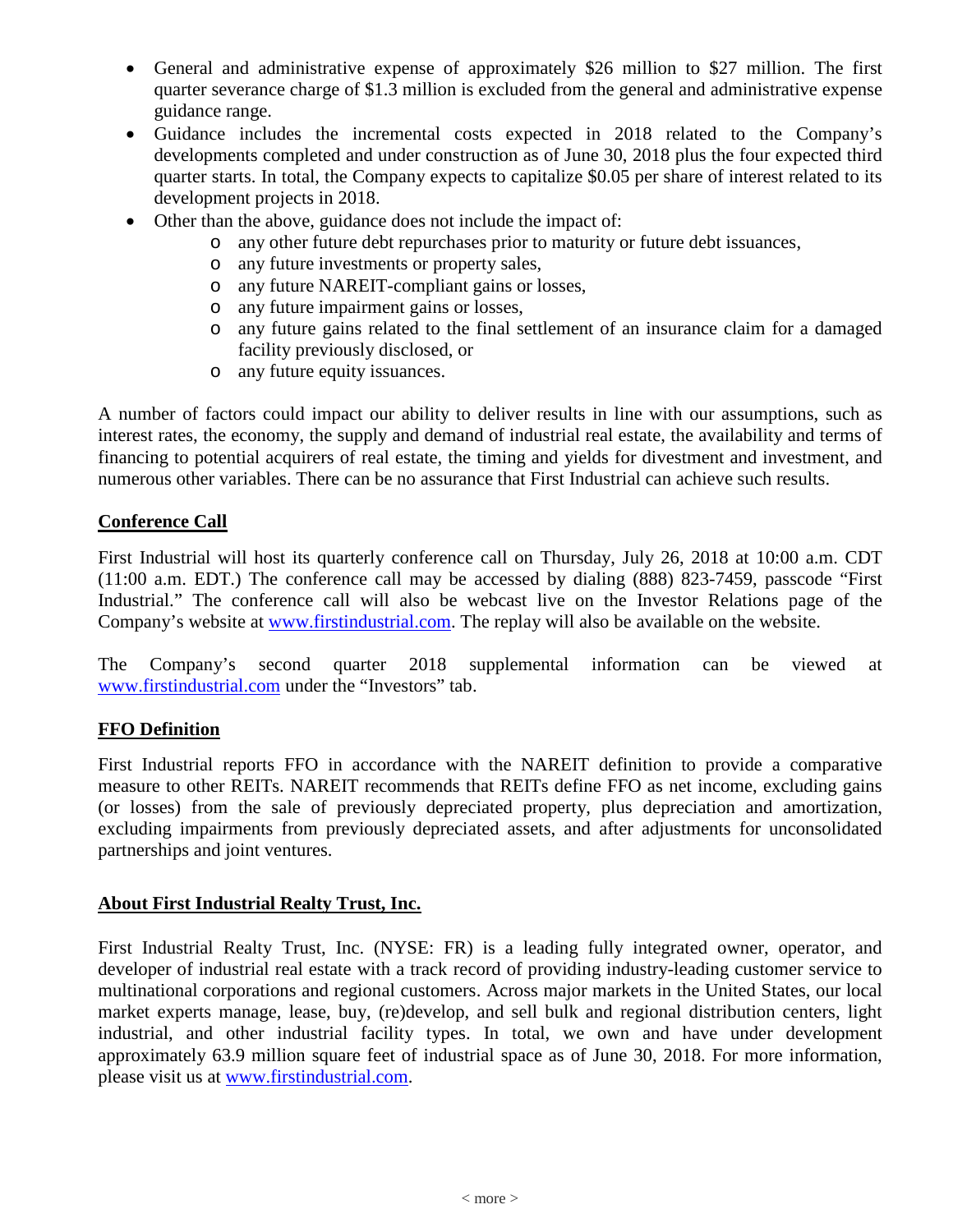*This press release and the presentation to which it refers may contain forward-looking statements within the meaning of Section 27A of the Securities Act of 1933, and Section 21E of the Securities Exchange Act of 1934. We intend for such forward-looking statements to be covered by the safe harbor provisions for forward-looking statements contained in the Private Securities Litigation Reform Act of 1995. Forward-looking statements are based on certain assumptions and describe our future plans, strategies and expectations, and are generally identifiable by use of the words "believe," "expect," "plan, "intend," "anticipate," "estimate," "project," "seek," "target," "potential," "focus," "may," "will," "should" or similar words. Although we believe the expectations reflected in forward-looking statements are based upon reasonable assumptions, we can give no assurance that our expectations will be attained or that results will not materially differ. Factors which could have a materially adverse effect on our operations and future prospects include, but are not limited to: changes in national, international, regional and local economic conditions generally and real estate markets specifically; changes in legislation/regulation (including changes to laws governing the taxation of real estate investment trusts) and actions of regulatory authorities; our ability to qualify and maintain our status as a real estate investment trust; the availability and attractiveness of financing (including both public and private capital) and changes in interest rates; the availability and attractiveness of terms of additional debt repurchases; changes in our credit agency ratings; our ability to comply with applicable financial covenants; our competitive environment; changes in supply, demand and valuation of industrial properties and land in our current and potential market areas; difficulties in identifying and consummating acquisitions and dispositions; our ability to manage the integration of properties we acquire; potential liability relating to environmental matters; defaults on or non-renewal of leases by our tenants; decreased rental rates or increased vacancy rates; higher-than-expected real estate construction costs and delays in development or lease-up schedules; changes in general accounting principles, policies and guidelines applicable to real estate investment trusts; and other risks and uncertainties described under the heading "Risk Factors" and elsewhere in our annual report on Form 10-K for the year ended December 31, 2017, as well as those risks and uncertainties discussed from time to time in our other Exchange Act reports and in our other public filings with the SEC. We caution you not to place undue reliance on forward-looking statements, which reflect our outlook only and speak only as of the date of this press release or the dates indicated in the statements. We assume no obligation to update or supplement forward-looking statements. For further information on these and other factors that could impact us and the statements contained herein, reference should be made to our filings with the SEC.*

A schedule of selected financial information is attached.

Contact: Art Harmon Vice President, Investor Relations and Marketing 312-344-4320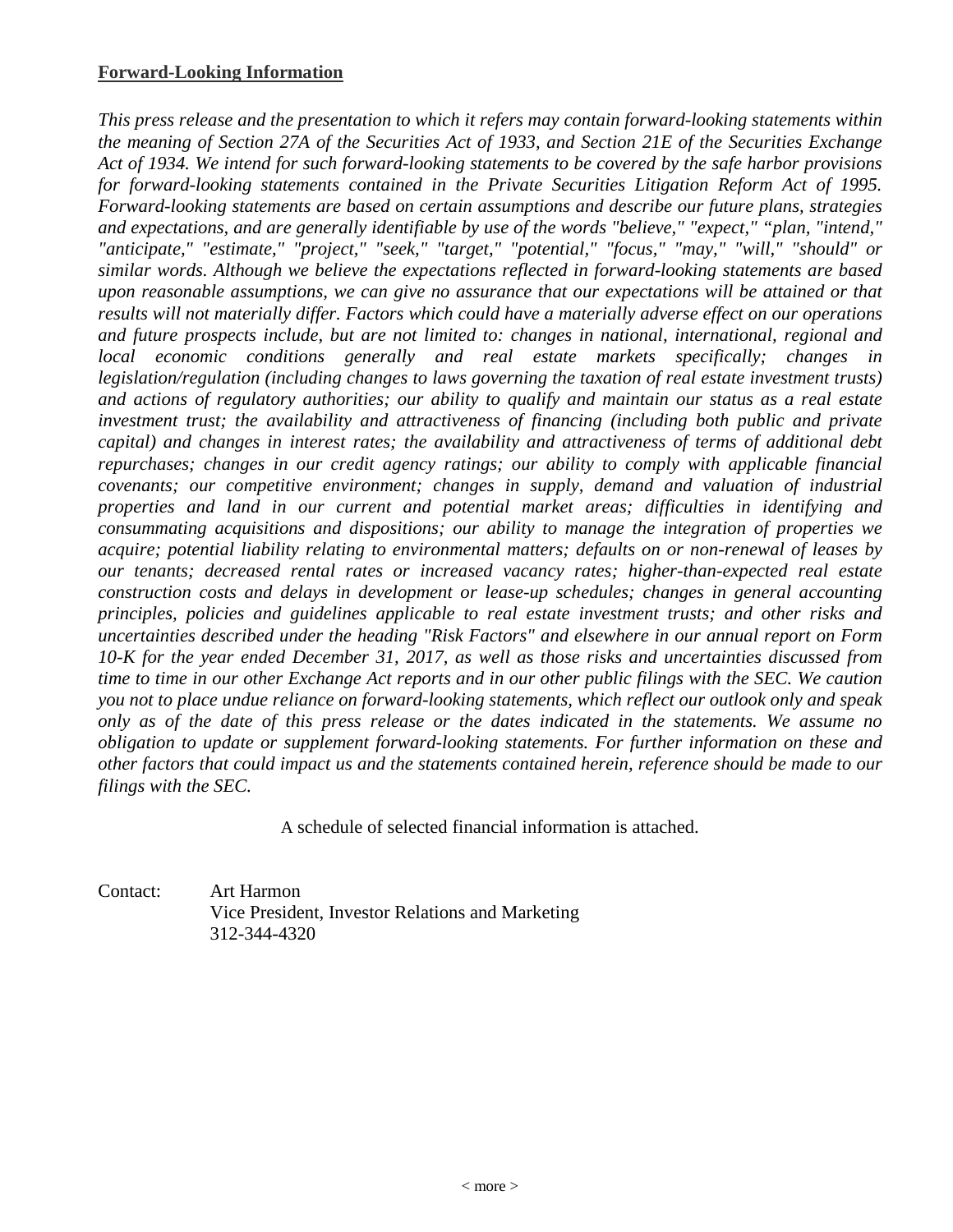#### **FIRST INDUSTRIAL REALTY TRUST, INC. Selected Financial Data (Unaudited) (In thousands except per share/Unit data)**

|                                                                                                  |    | <b>Three Months Ended</b> |    | <b>Six Months Ended</b> |    |            |    |                 |
|--------------------------------------------------------------------------------------------------|----|---------------------------|----|-------------------------|----|------------|----|-----------------|
|                                                                                                  |    | <b>June 30,</b>           |    | <b>June 30,</b>         |    | June 30,   |    | <b>June 30,</b> |
|                                                                                                  |    | 2018                      |    | 2017                    |    | 2018       |    | 2017            |
|                                                                                                  |    |                           |    |                         |    |            |    |                 |
| <b>Statement of Operations and Other Data:</b><br><b>Total Revenues</b>                          | \$ | 98,845                    | \$ | 97,579                  | \$ | 198,616    | \$ | 194,962         |
|                                                                                                  |    |                           |    |                         |    |            |    |                 |
| Property Expenses                                                                                |    | (28, 553)                 |    | (26, 897)               |    | (57,964)   |    | (55, 383)       |
| General and Administrative (a)                                                                   |    | (6,746)                   |    | (6,785)                 |    | (14,889)   |    | (14, 818)       |
| Impairment of Real Estate                                                                        |    |                           |    |                         |    | (2,756)    |    |                 |
| Depreciation of Corporate FF&E                                                                   |    | (188)                     |    | (166)                   |    | (371)      |    | (335)           |
| Depreciation and Other Amortization of Real Estate                                               |    | (28, 448)                 |    | (28, 874)               |    | (56, 580)  |    | (57, 199)       |
| <b>Total Expenses</b>                                                                            |    | (63,935)                  |    | (62, 722)               |    | (132, 560) |    | (127, 735)      |
| Gain on Sale of Real Estate                                                                      |    | 25,067                    |    | 20,860                  |    | 45,156     |    | 28,869          |
| <b>Interest Expense</b>                                                                          |    | (12,603)                  |    | (14, 915)               |    | (25, 394)  |    | (29, 284)       |
| Amortization of Debt Issuance Costs                                                              |    | (845)                     |    | (780)                   |    | (1,700)    |    | (1, 558)        |
| Loss from Retirement of Debt                                                                     |    |                           |    |                         |    | (39)       |    | (1,653)         |
| Income from Operations Before Equity in Loss of<br><b>Joint Venture and Income Tax Provision</b> |    | 46,529                    |    | 40,022                  |    | 84,079     |    | 63,601          |
|                                                                                                  |    |                           |    |                         |    |            |    |                 |
| Equity in Loss of Joint Venture                                                                  |    | (2)                       |    |                         |    | (2)        |    |                 |
| Income Tax Provision                                                                             |    | (123)                     |    | (1,169)                 |    | (209)      |    | (1,257)         |
| <b>Net Income</b>                                                                                |    | 46,404                    |    | 38,853                  |    | 83,868     |    | 62,344          |
| Net Income Attributable to the Noncontrolling Interest                                           |    | (1,195)                   |    | (1,291)                 |    | (2,367)    |    | (2,073)         |
| Net Income Available to First Industrial Realty Trust, Inc.'s                                    |    |                           |    |                         |    |            |    |                 |
| <b>Common Stockholders and Participating Securities</b>                                          | S, | 45,209                    | S  | 37,562                  | S  | 81,501     | S  | 60,271          |
|                                                                                                  |    |                           |    |                         |    |            |    |                 |
| <b>RECONCILIATION OF NET INCOME AVAILABLE TO</b><br>FIRST INDUSTRIAL REALTY TRUST, INC.'S COMMON |    |                           |    |                         |    |            |    |                 |
| STOCKHOLDERS AND PARTICIPATING SECURITIES TO<br>FFO (b) AND AFFO (b)                             |    |                           |    |                         |    |            |    |                 |
| Net Income Available to First Industrial Realty Trust, Inc.'s                                    |    |                           |    |                         |    |            |    |                 |
| <b>Common Stockholders and Participating Securities</b>                                          | S  | 45,209                    | \$ | 37,562                  | \$ | 81,501     | \$ | 60,271          |
| Depreciation and Other Amortization of Real Estate                                               |    | 28,448                    |    | 28,874                  |    | 56,580     |    | 57,199          |
| Impairment of Depreciable Real Estate                                                            |    |                           |    |                         |    | 2,285      |    |                 |
| Noncontrolling Interest                                                                          |    | 1,195                     |    | 1,291                   |    | 2,367      |    | 2,073           |
| Gain on Sale of Depreciable Real Estate                                                          |    | (25,067)                  |    | (20, 860)               |    | (45, 140)  |    | (28, 869)       |
| Funds From Operations (NAREIT) ("FFO") (b)                                                       | S  | 49,785                    | \$ | 46,867                  | \$ | 97,593     | \$ | 90,674          |
| Loss from Retirement of Debt                                                                     |    |                           |    |                         |    | 39         |    | 1,653           |
| Restricted Stock/Unit Amortization                                                               |    | 1,997                     |    | 1,822                   |    | 3,686      |    | 4,923           |
| Amortization of Debt (Premiums)/Discounts and Hedge Costs                                        |    | (10)                      |    | 25                      |    | (24)       |    | 89              |
| Amortization of Debt Issuance Costs                                                              |    | 845                       |    | 780                     |    | 1,700      |    | 1,558           |
| Depreciation of Corporate FF&E                                                                   |    | 188                       |    | 166                     |    | 371        |    | 335             |
| Impairment of Non-Depreciable Real Estate                                                        |    |                           |    |                         |    | 471        |    |                 |
| Gain on Sale of Non-Depreciable Real Estate                                                      |    | $\overline{a}$            |    |                         |    | (16)       |    |                 |
| Non-incremental Building Improvements                                                            |    | (3,868)                   |    | (3, 535)                |    | (4,805)    |    | (5,882)         |
| Non-incremental Leasing Costs                                                                    |    | (6, 548)                  |    | (6,130)                 |    | (12, 142)  |    | (10, 533)       |
| Capitalized Interest                                                                             |    | (1,715)                   |    | (880)                   |    | (3,317)    |    | (1,907)         |
| Capitalized Overhead                                                                             |    | (255)                     |    | (82)                    |    | (359)      |    | (158)           |
| Straight-Line Rent, Amortization of Above (Below) Market Leases                                  |    |                           |    |                         |    |            |    |                 |
| and Lease Inducements                                                                            |    | (410)                     |    | (1,500)                 |    | (1, 185)   |    | (3,081)         |
| <b>Adjusted Funds From Operations ("AFFO") (b)</b>                                               | S  | 40,009                    | S  | 37,533                  | \$ | 82,012     | S  | 77,671          |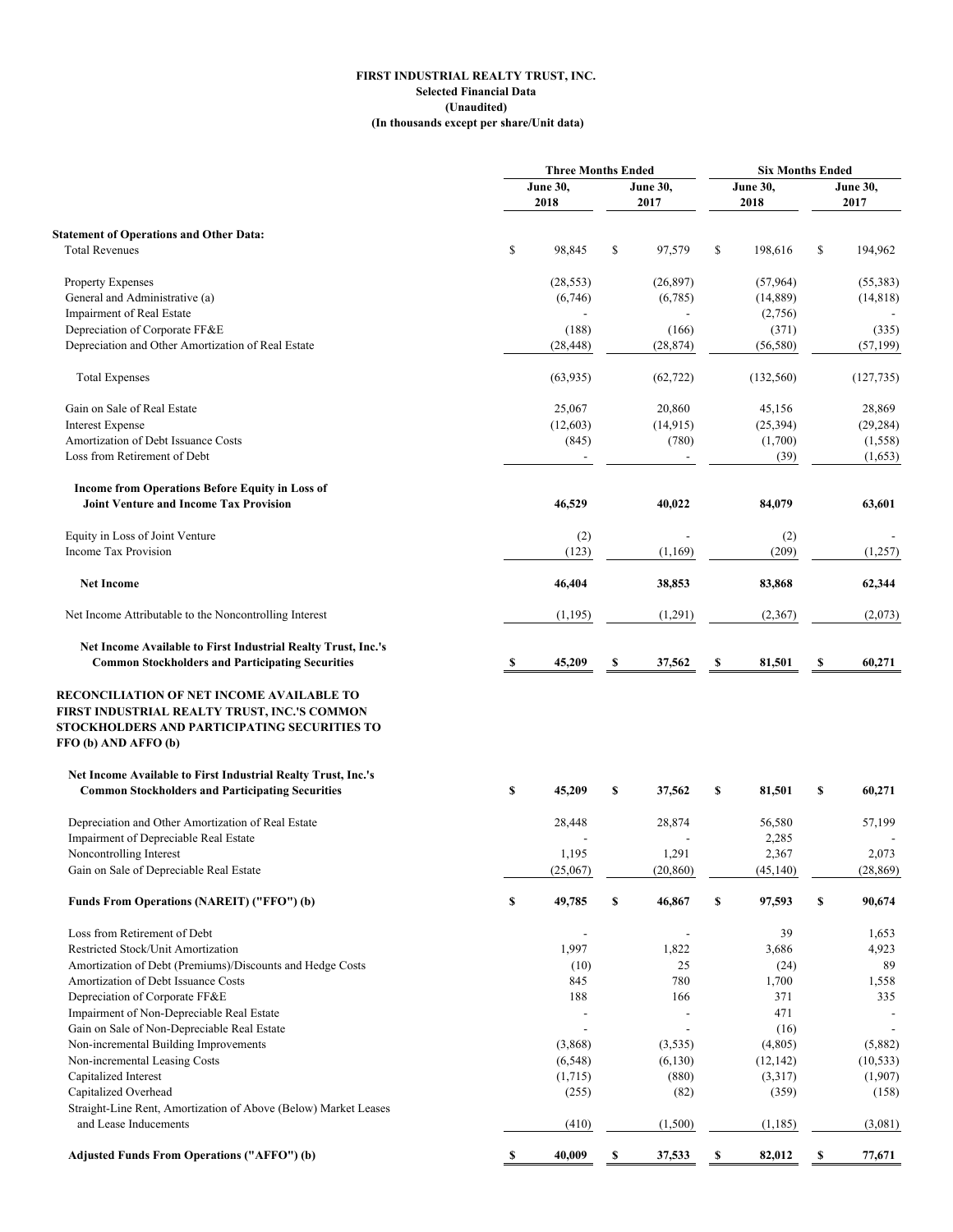#### **(In thousands except per share/Unit data) FIRST INDUSTRIAL REALTY TRUST, INC. Selected Financial Data (Unaudited)**

| RECONCILIATION OF NET INCOME AVAILABLE TO<br>FIRST INDUSTRIAL REALTY TRUST, INC.'S COMMON | <b>Three Months Ended</b> |           |             | <b>Six Months Ended</b> |              |                 |                                                                       |           |
|-------------------------------------------------------------------------------------------|---------------------------|-----------|-------------|-------------------------|--------------|-----------------|-----------------------------------------------------------------------|-----------|
| STOCKHOLDERS AND PARTICIPATING SECURITIES TO                                              | <b>June 30,</b>           |           |             | <b>June 30,</b>         |              | <b>June 30,</b> | June 30,                                                              |           |
| <b>ADJUSTED EBITDA (b) AND NOI (b)</b>                                                    |                           | 2018      |             | 2017                    |              | 2018            |                                                                       | 2017      |
| Net Income Available to First Industrial Realty Trust, Inc.'s                             |                           |           |             |                         |              |                 |                                                                       |           |
| <b>Common Stockholders and Participating Securities</b>                                   | \$                        | 45,209    | \$          | 37,562                  | \$           | 81,501          | \$                                                                    | 60,271    |
| <b>Interest Expense</b>                                                                   |                           | 12,603    |             | 14,915                  |              | 25,394          |                                                                       | 29,284    |
| Depreciation and Other Amortization of Real Estate                                        |                           | 28,448    |             | 28,874                  |              | 56,580          |                                                                       | 57,199    |
| Impairment of Real Estate                                                                 |                           |           |             |                         |              | 2,756           |                                                                       |           |
| Severance Expense (a)                                                                     |                           |           |             |                         |              | 1,298           |                                                                       |           |
| <b>Income Tax Provision</b>                                                               |                           | 123       |             | 1,169                   |              | 209             |                                                                       | 1,257     |
| Noncontrolling Interest                                                                   |                           | 1,195     |             | 1,291                   |              | 2,367           |                                                                       | 2,073     |
| Loss from Retirement of Debt                                                              |                           |           |             |                         |              | 39              |                                                                       | 1,653     |
| Amortization of Debt Issuance Costs                                                       |                           | 845       |             | 780                     |              | 1,700           |                                                                       | 1,558     |
| Depreciation of Corporate FF&E                                                            |                           | 188       |             | 166                     |              | 371             |                                                                       | 335       |
| Gain on Sale of Real Estate                                                               |                           | (25,067)  |             | (20, 860)               |              | (45, 156)       |                                                                       | (28, 869) |
| <b>Adjusted EBITDA (b)</b>                                                                | \$                        | 63,544    | \$          | 63,897                  | \$           | 127,059         | \$                                                                    | 124,761   |
| General and Administrative (a)                                                            |                           | 6,746     |             | 6,785                   |              | 13,591          |                                                                       | 14,818    |
| FFO from Joint Venture                                                                    |                           | 2         |             |                         |              | $\overline{c}$  |                                                                       |           |
| Net Operating Income ("NOI") (b)                                                          | \$                        | 70,292    | \$          | 70,682                  | \$           | 140,652         | \$                                                                    | 139,579   |
| Non-Same Store NOI                                                                        |                           | (2,836)   |             | (5,149)                 |              | (6,128)         |                                                                       | (9,237)   |
| Same Store NOI Before Same Store Adjustments (b)                                          | \$                        | 67,456    | \$          | 65,533                  | \$           | 134,524         | \$                                                                    | 130,342   |
| Straight-line Rent                                                                        |                           | 220       |             | (675)                   |              | (122)           |                                                                       | (2, 339)  |
| Above (Below) Market Lease Amortization                                                   |                           | (201)     |             | (242)                   |              | (405)           |                                                                       | (524)     |
| Lease Termination Fees                                                                    |                           | (163)     |             | (178)                   |              | (180)           |                                                                       | (457)     |
|                                                                                           |                           |           |             |                         |              |                 |                                                                       |           |
| Same Store NOI (Cash Basis without Termination Fees) (b)                                  | S                         | 67,312    | S           | 64,438                  | S            | 133,817         | \$                                                                    | 127,022   |
| Weighted Avg. Number of Shares/Units Outstanding - Basic                                  |                           | 126,832   |             | 121,339                 |              | 125,289         |                                                                       | 121,109   |
| Weighted Avg. Number of Shares Outstanding - Basic                                        |                           | 123,616   |             | 117,299                 |              | 121,741         |                                                                       | 117,070   |
| Weighted Avg. Number of Shares/Units Outstanding - Diluted                                |                           | 127,301   |             | 121,819                 |              | 125,706         |                                                                       | 121,561   |
| Weighted Avg. Number of Shares Outstanding - Diluted                                      |                           | 124,085   |             | 117,779                 |              | 122,158         |                                                                       | 117,522   |
| Per Share/Unit Data:                                                                      |                           |           |             |                         |              |                 |                                                                       |           |
| Net Income Available to First Industrial Realty Trust, Inc.'s                             |                           |           |             |                         |              |                 |                                                                       |           |
| Common Stockholders and Participating Securities                                          | \$                        | 45,209    | \$          | 37,562                  | \$           | 81,501          | \$                                                                    | 60,271    |
| Less: Allocation to Participating Securities                                              |                           | (151)     |             | (129)                   |              | (248)           |                                                                       | (196)     |
| Net Income Available to First Industrial Realty Trust, Inc.'s Common Stockholders         | ${\mathbb S}$             | 45,058    | $\sqrt{\ }$ | 37,433                  | $\mathbb{S}$ | 81,253          | $\mathbb{S}$                                                          | 60,075    |
| Basic and Diluted Per Share                                                               | \$                        | 0.36      | \$          | 0.32                    | \$           | 0.67            | \$                                                                    | 0.51      |
| FFO (NAREIT) (b)                                                                          | \$                        | 49,785    | \$          | 46,867                  | \$           | 97,593          | \$                                                                    | 90,674    |
| Less: Allocation to Participating Securities                                              |                           | (161)     |             | (155)                   |              | (285)           |                                                                       | (268)     |
| FFO (NAREIT) Allocable to Common Stockholders and Unitholders                             | \$                        | 49,624    | \$          | 46,712                  | $\mathbb{S}$ | 97,308          | \$                                                                    | 90,406    |
| Basic Per Share/Unit                                                                      | \$                        | 0.39      | \$          | 0.38                    | \$           | 0.78            | $\mathbb{S}% _{t}\left( t\right) \equiv\mathbb{S}_{t}\left( t\right)$ | 0.75      |
| Diluted Per Share/Unit                                                                    | \$                        | 0.39      | \$          | 0.38                    | \$           | 0.77            | \$                                                                    | 0.74      |
| Common Dividends/Distributions Per Share/Unit                                             | \$                        | 0.2175    | \$          | 0.2100                  | \$           | 0.4350          | \$                                                                    | 0.4200    |
| <b>Balance Sheet Data (end of period):</b>                                                |                           |           |             |                         |              |                 |                                                                       |           |
| Gross Real Estate Investment                                                              | \$                        | 3,587,145 | \$          | 3,458,472               |              |                 |                                                                       |           |
| Real Estate and Other Assets Held For Sale, Net                                           |                           | 16,304    |             | 6,593                   |              |                 |                                                                       |           |
| <b>Total Assets</b>                                                                       |                           | 3,110,354 |             | 2,863,963               |              |                 |                                                                       |           |
| Debt                                                                                      |                           | 1,300,552 |             | 1,340,541               |              |                 |                                                                       |           |
| <b>Total Liabilities</b>                                                                  |                           | 1,454,542 |             | 1,490,686               |              |                 |                                                                       |           |
| <b>Total Equity</b>                                                                       | \$                        | 1,655,812 | \$          | 1,373,277               |              |                 |                                                                       |           |